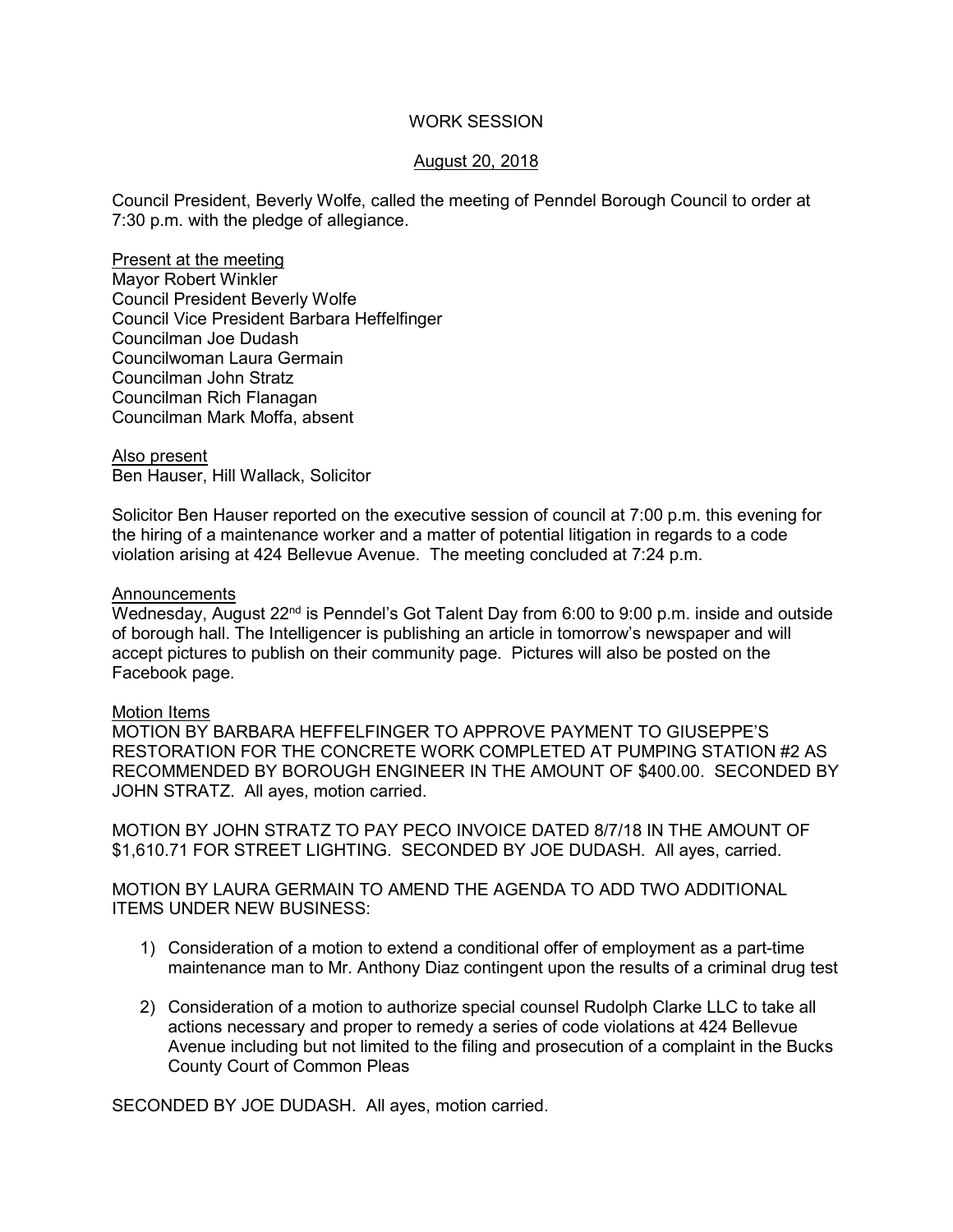Mike Smith asked who Mr. Diaz's supervisor will be. Councilman Joe Dudash responded that he will be reporting to the Mayor. Mike then asked why. Mr. Dudash said he himself has a lot to do and cannot do it. Beverly Wolfe said that he will have specific duties and will be submitting time sheets for those duties. Mr. Smith said he knows what went on before and if you open up that can of worms again, it's not going to be good. Mrs. Wolfe responded that it is noted. Ben Hauser reminded everyone that this motion only amended the agenda.

### President's Report

At the last Council meeting a resident asked a question about the Wawa project and land development plans. Council did not receive land development plans. A Zoning Hearing Board meeting was scheduled. Past practice was when plans are brought in and submitted to the Zoning Hearing Board, plans were distributed to the board only. After the zoning hearing board made a decision, Council would get copies as a land development application. That procedure was incorrect. For future applications Council will receive a copy of plans submitted with a zoning hearing application and they will be shared with the public.

New stop signs went up in town. It has been posted on the website so residents are aware. Mike Smith suggests that a "Stop Sign Ahead" sign be posted on Walker Avenue also. Beverly Wolfe said she will check the ordinance to see if that was part of the ordinance. The signs have "All Ways" posted also. Rich Flanagan said the signs have been that way for 50 years and people will drive through the new stop signs.

## Mayor's Report

Mayor will pay for the movie to be shown on Movie Night. He is also sponsoring a free concert on August 25<sup>th</sup> from 6:00 to 8:00 p.m. behind Redeemer Lutheran Church.

# *COMMITTEE REPORTS:*

### Recreation Board

Laura Germain, Council Liaison, said the committee discussed mulch for the playground at their last meeting. The landscaper agreed with their estimate of 75 cubic yards that volunteers will spread. It will be a top covering for the entire playground. The funds are already in the budget for this. Once confirmation is received on the amount, it will be ordered. Beverly Wolfe asked if there is going to be any work on the mulch underneath that has been compacted down. She had pictures in her phone of the mat area under the swings. The mat is cracked and depressed into the ground. Rich Flanagan said that 75 cubic yards is a lot of mulch and will cover it with no problem. Mrs. Wolfe asked how we are going to put mulch down without making the repair. Kevin Burcz from Burcz Landscaping went to the playground with Joe Dudash and he said 75 cubic yards is a correct number, which will make it balance out and bring it up to the plastic border. Recreation Board member Karen Flowers showed him the plastic. Ben Hauser asked Mr. Burcz if the estimate he supplied the borough would bring the level up to where it should be for coverage and provide a level surface across the playground. Mrs. Wolfe said she was talking about the areas where the mulch is packed down and the mat is cracked. He responded that it will cover that. Beverly Wolfe said that the recreation board will have to repair it. Mrs. Flowers said that there are three mats that may have to be replaced. Mrs. Germain said they will hold off on the mulching until that is taken care of.

Laura Germain said they received a proposal for adding trees to the park to add more shade. Karen Flowers added that there were three types of trees that were recommended but after discussing with the company, there is only one type of tree that will meet out needs. Beverly Wolfe asked if it was due to availability at this time of year. Mrs. Flowers said the types of trees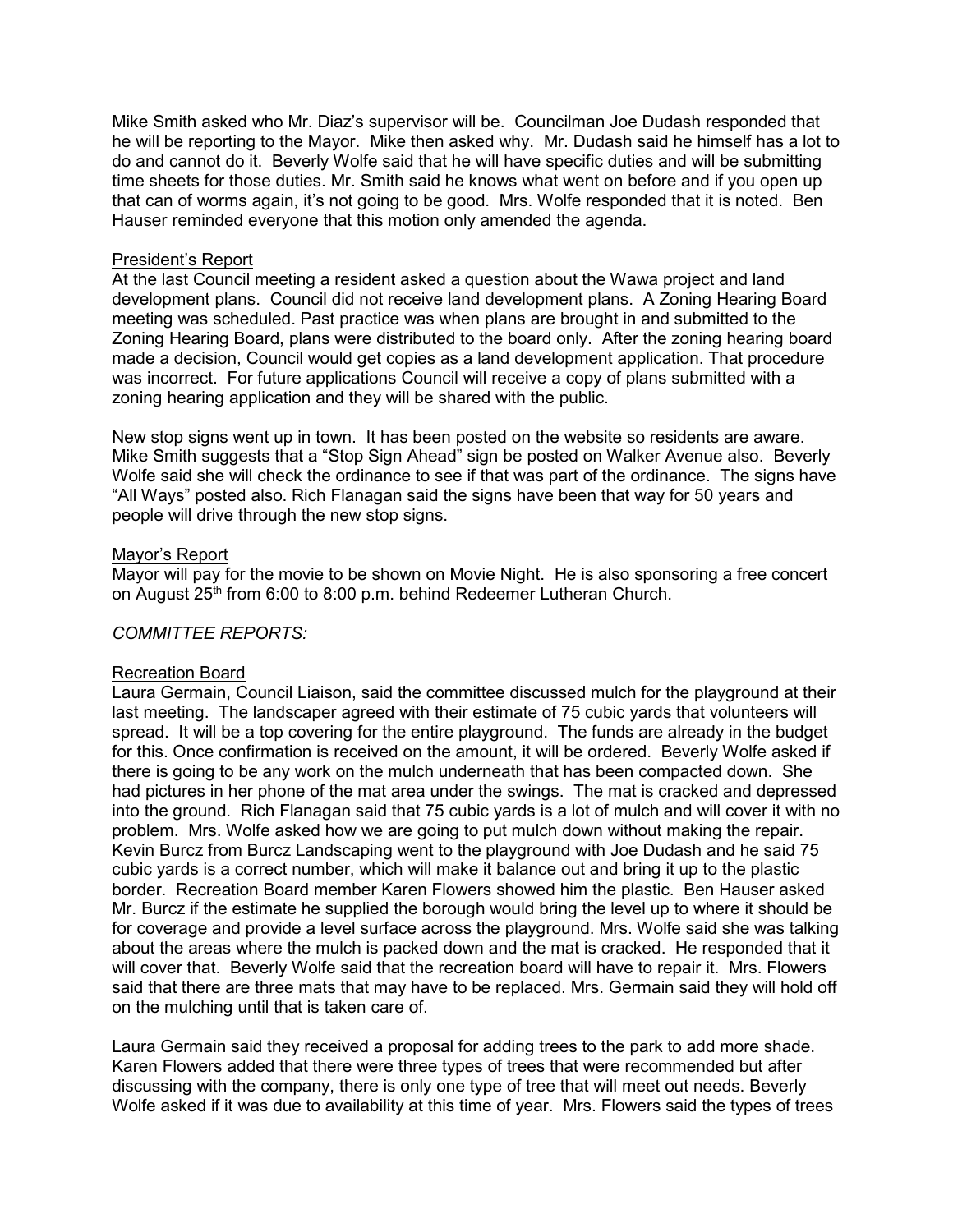are honey locust, red maple and willow. The willow oak is very small right now and not the best option. The red maple is beautiful but has surface roots that could become a tripping hazard. Three skyline honey locusts are seedless and thornless will be best. They have an eleven to thirteen foot range and will fill in nicely next year. They are one and ½ inch caliber and the price for each tree is \$100.00. Mrs. Dudash doesn't think the tree tenders trees would be a good fit because of the amount of water they will need and they don't offer a guarantee. She recommended purchasing from the Tree Authority in Perkasie. Council has to approve the planting of the trees then the rec board will position them. Mrs. Dudash volunteered her services for planting the trees. Ben Hauser asked them how many trees they intended to plant. Laura responded three. Mrs. Wolfe said the watering schedule they had to endure for the trees out front of borough hall was a job. They had to drag the hose around the building and wait for the water to soak in for twenty minutes for each tree. She recalled when the sod was laid down at the rec. field that getting it watered regularly was problematic. Karen Flowers said there is an outlet at the third field. Beverly Wolfe said there is a tree that was planted by the new walkway that is leaning over. Frank Flowers said when he went down there it was coming out of the hole like it was just planted. There was straw there so he put it against the tree to support it. Karen Flowers thinks it was planted back when the Wildcats told us they were going to plant a memorial tree. The recreation board told them to let us know where they are going to put it, but they never did. Karen said maybe Kory Dudash can take a look at it. Laura Germain said Kory suggested trees to be planted by October 1<sup>st</sup>.

Laura said residents asked her about renting the pavilion. The solicitor is reviewing the contract before the board addresses this.

The Chili Cook-Off Fund Raiser will be on October 20<sup>th</sup> at the recreation field. Laura Germain will post the details soon on Facebook.

Karen Flowers said there are dangerous conditions at the recreation field. Tree limbs are encroaching on the property and could bring down power lines. She asked the tree service to take a look. They told her there are also some growing over the dug outs. There is an uprooted tree next to the playground that is leaning on a dead tree that needs to come down to the level of the fence so it doesn't fall on someone. There are several areas that need to be trimmed. He won't touch what is on the fence because of the poison ivy and said we should use spray to kill it first. The board was thinking of taking the fence down this year or possibly next year. Also the fence by the playground might need to be replaced.

At their meeting they discussed the money in the budget for the mulch will cover the estimate for the mulch and this work. There was \$3,500.00 budgeted in the contracted services line in the general fund. Rich Flanagan asked how much they are going to trim because a couple of the trees are pretty tall. Mrs. Flowers said they will remove branches that are overhanging. Joe Dudash asked if there is a back-up plan if there aren't many volunteers for the mulch delivery. The rough estimates for labor costs will put us over the budgeted amount. He asked Kevin Burcz how much he estimates the labor costs will be. Mr. Burcz, who attended the meeting, said \$3750 to wheel the mulch and spread it. Beverly Wolfe is looking for possible budgeted funds to pay for this from. Mr. Dudash said he doesn't want to see Frank Flowers stuck again doing the work. Rich Flanagan asked how much mulch was used before. Laura Germain said three times the amount that we currently need. Beverly and Barbara said this was done last year. Karen Flowers, Mike Smith and Rich Flanagan said that it was two years ago. Beverly Wolfe said there is \$6,500 in the maintenance line. Some of that was to be used for the Taddei Woods property. The total expenses will be \$7,150.00 for mulch, spreading the mulch and tree removal. Mike Smith suggested using the backhoe to move it back. Joe Dudash said the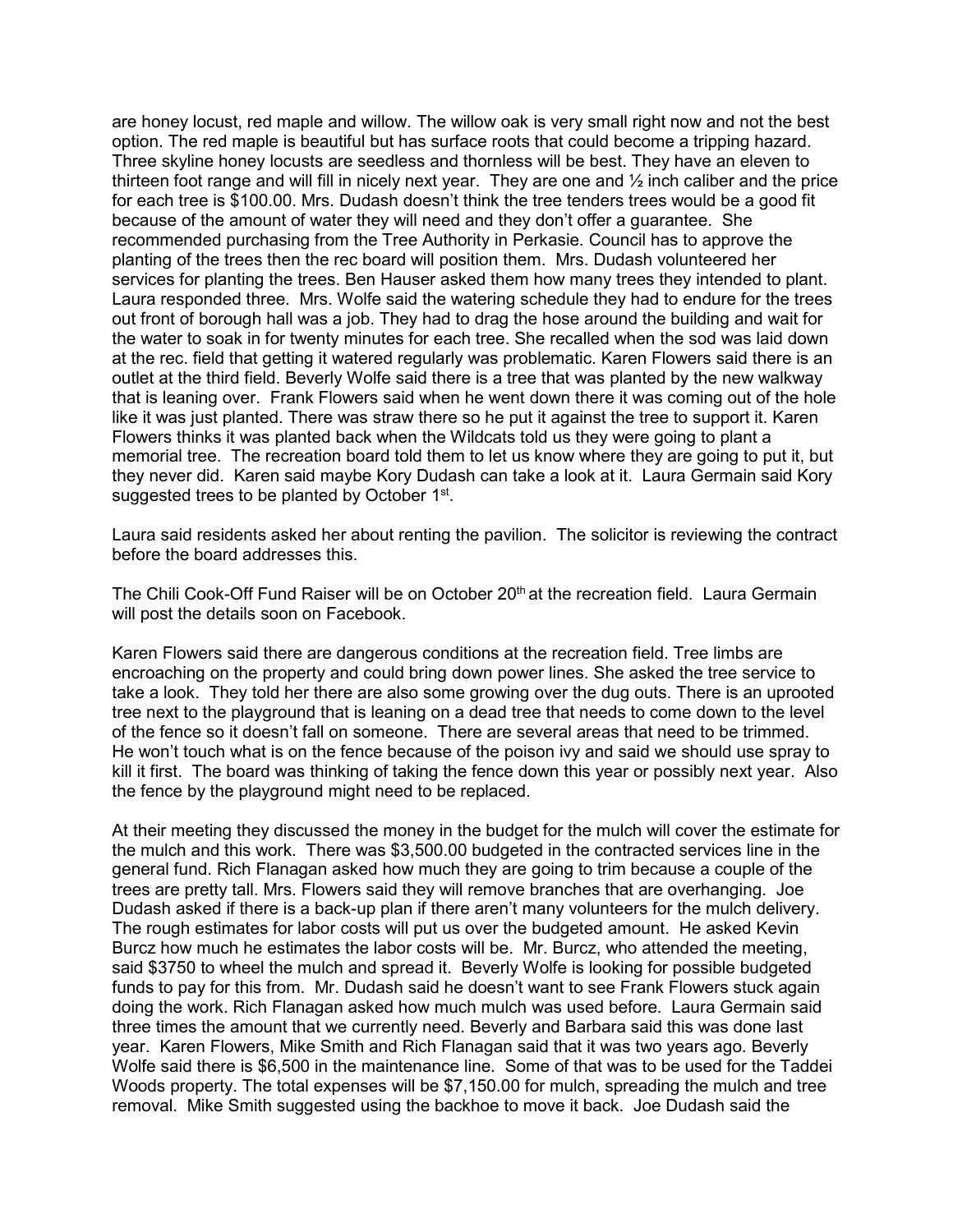problem is we would need to spend money to get the backhoe in working condition. The batteries were stolen. Beverly Wolfe said she feels that due to the safety issues the work needs to be done.

MOTION BY LAURA GERMAIN TO APPROVE THE ESTIMATE FROM YOUNG'S TREE SERVICE DATED AUGUST 20, 2018 NOT TO EXCEED \$2,000.00 FOR WORK ON HAZARDOUS CONDITIONS AT THE RECREATION FIELD. SECONDED BY RICH FLANAGAN. All ayes, motion carried.

#### Community Relations

Laura Germain reported that the last daytime play date will be on Wednesday at 10:00 a.m. at the recreation field. The committee met with a website designer for an estimate to update the borough website by the end of this year or at the latest the beginning of next year. They are seeking more estimates for review.

### Taddei Woods

Joe Dudash said the lawn mower has been removed by Sam Simon, Jr. from the pond in the Taddei Woods. He thanked Frank Flowers for removing the vines from the fence at the War Memorial . Bids were received for the emergency landscaping work that needs to be done now. Kevin Burcz from Burcz Landscaping is the lowest bidder. The work includes work at the sewer plant driveway, Holly Avenue entrance and Washington Avenue entrance to Taddei Woods and removal of the lawn tractor. The three contracts were from: Burcz Landscaping in Penndel \$1,826.00, Tom's Total Lawn Care Fairless Hills, and Paul's Landscaping \$3,390.00. They all agreed to use horticulture vinegar instead of Round Up. Mrs. Dudash will get prices for it. He would like to get this job done because he is receiving complaints from residents on Washington Avenue and some on Holly Avenue. It is worse on Washington Avenue because of the dumping of yard waste and trash. The Mayor just ordered "No Dumping" signs costing \$500.00. The police department is doing extra patrols of the area. The contractors agree that once this work is done, regular maintenance will keep up with the growth. The area to be cleaned out is at each entrance back to behind the benches a little bit. Tires will be removed from the pond, around the pond and trash will be removed. They planned to take out the tractor also but that has since been done. There are safety and health issues with the mosquitos laying eggs in tires and trash. After this is done they will meet with the DEP to visit the property and discuss it.

MOTION BY JOE DUDASH TO ACCEPT THE PROPOSAL FROM BURCZ LANDSCAPING IN AN AMOUNT NOT TO EXCEED \$1,900 DATED AUGUST 1, 2018 FOR THE EMERGENCY PROJECT AT TADDEI WOODS AND PUMP STATION. SECONDED BY BARBARA HEFFELFINGER.

Laura Germain asked what budget line this comes out of and what is the time frame. Beverly Wolfe answered that it comes out of the funds for the Taddei Woods line item. Mr. Burcz said he will work on it right away. Rich Flanagan asked if the price can be lowered if he does the work at the playground.

MOTION BY BARBARA HEFFELFINGER TO AMEND THE MOTION ON THE ESTIMATE FROM BURCZ LANDSCAPING EMERGENCY PROJECT AT TADDEI WOODS AND THE DECOMMISSIONED SEWER PLANT NOT PUMP STATION NOT TO EXCEED \$1,900.00. SECONDED BY JOE DUDASH. All ayes, motion carried.

### Public Safety

The next meeting to negotiate the police contract will be August 25<sup>th</sup>.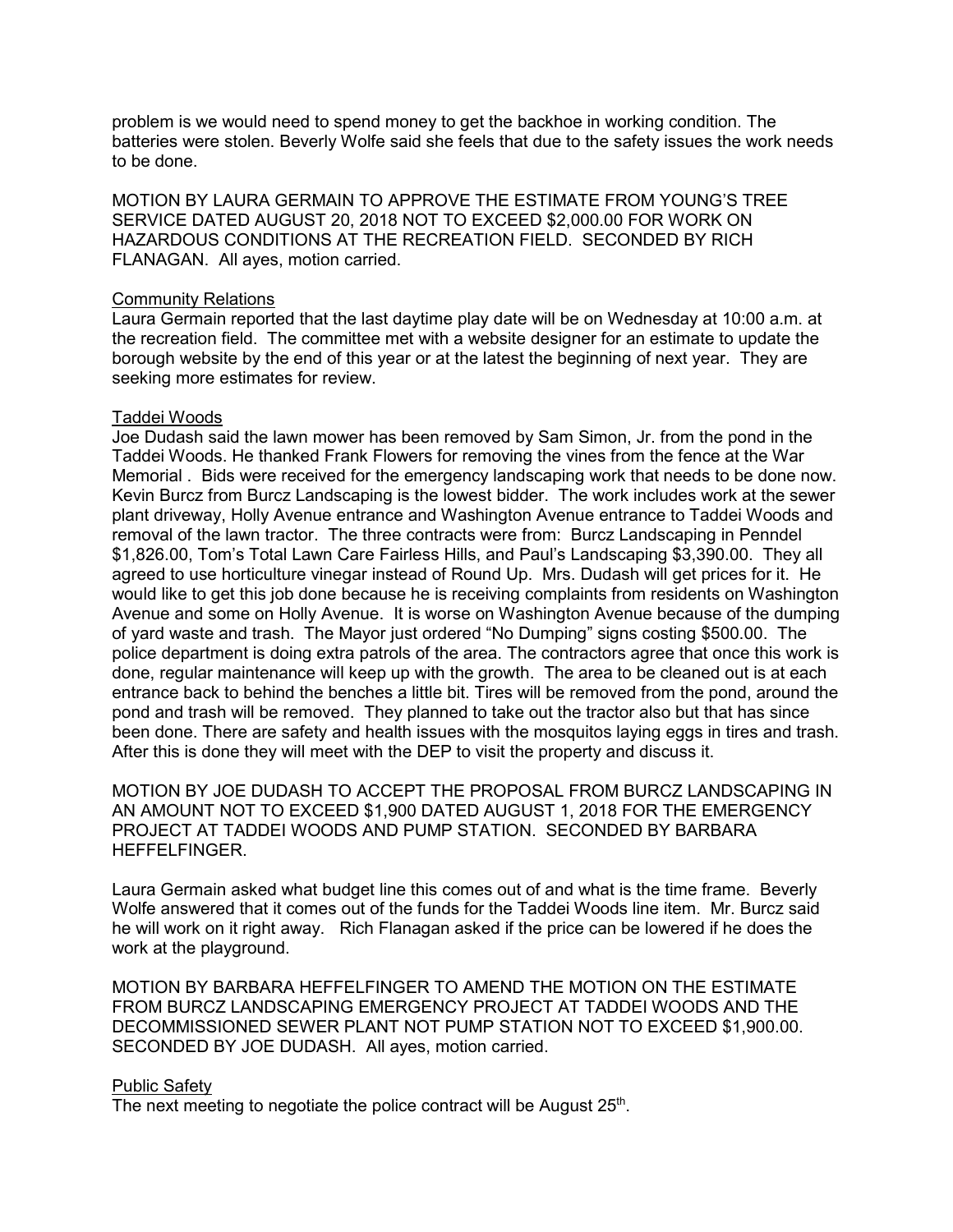## Streets & Sewer

On August  $15<sup>th</sup>$  John Stratz and borough engineer met with PennDot about repair of the collapsed storm drains in front of Penndel Pizza. They are going to put a new vault in and rebuild the structure around the inlets at no cost to the borough.

Amanda Mieluch asked if the grate on Lincoln Hwy. and Hulmeville Avenue will be fixed also. The Mayor responded that PennDot will be repairing that in 2020.

## Finance

Barbara Heffelfinger sent an email to Council with suggested dates to schedule the 2019 budget meetings. She hopes to start the process the week after Labor Day and would like to have it finished by October  $15<sup>th</sup>$  for public review. They have started working on the Bucks Co. RDA Grant application for casino funds. We are required to ask the public for suggestions. We are now a certified recipient for RDA grant funding. We are permitted to include a lot of projects but need to prioritize them when submitting them. Beverly Wolfe said the parameters for the projects are: infrastructure, facilities, public safety, and human services. Applications must correlate with the gaming casino aspect. Mike Smith said to submit an application for a new roof. Karen Flowers said you can submit refurbishing borough hall as a welcoming place for the casino. Beverly Wolfe said 3.1 million needs to be split between every municipality. Steve Lowe said the Penndel Fire Co. sent a letter notifying Council that they will be applying for funding for the 2019 RDA Grant for \$125,000.00 for replacement of the rescue tools on the rescue trucks. Council needs to pass a resolution and reminded council that they have tonight's meeting and two additional meetings before the submission deadline on September 28<sup>th</sup>. Mr. Lowe asked if they can be notified of the meeting date when it is on the agenda for consideration. He also requested that they keep in mind that if they don't adopt the resolution, they would like to have enough time to ask another municipality. He and Fire Department President Rich Schramm are working on the grant submission. Mr. Lowe will put together a presentation for Council on the project and present it at the meeting. Mike Smith suggested more lighting for the crossing guard at Bellevue Avenue and Woodland Avenue. Ben Hauser asked if the traffic in the morning that he mentioned is somehow related to the casino. Sam Simon Sr. said they may consider us because we haven't applied for anything yet. Beverly Wolfe and Barbara Heffelfinger said that we did receive a police car. Mrs. Heffelfinger and Mrs. Wolfe asked that the residents talk to their neighbors and let us know of any ideas they have since we don't have much time.

Borough Council met with Jamar Kelly from the DCED, who the Mayor met at the Borough's Association Legal conference. Mr. Kelly explained the DCED's processes and the information was very informative. Mrs. Heffelfinger reported there hasn't been a date set for September's meeting. Mark Moffa, the liaison on the revitalization task force, is on vacation. The business surveys were sent to the Bucks Co. Planning Commission. The committee will meet and decide what they are going to present, review the survey results then have a public meeting. Beverly Wolfe explained that the DCED was here approximately three hours training Council on all kinds of financial matters. It was very informative and they plan to continue with their services.

### Old Business

The deadline was moved back to August  $29<sup>th</sup>$  on the Street Light Procurement Program: Letter of Intent as reported by John Stratz. The following changes were made:

# **Removing the upfront service fee of \$5,000.**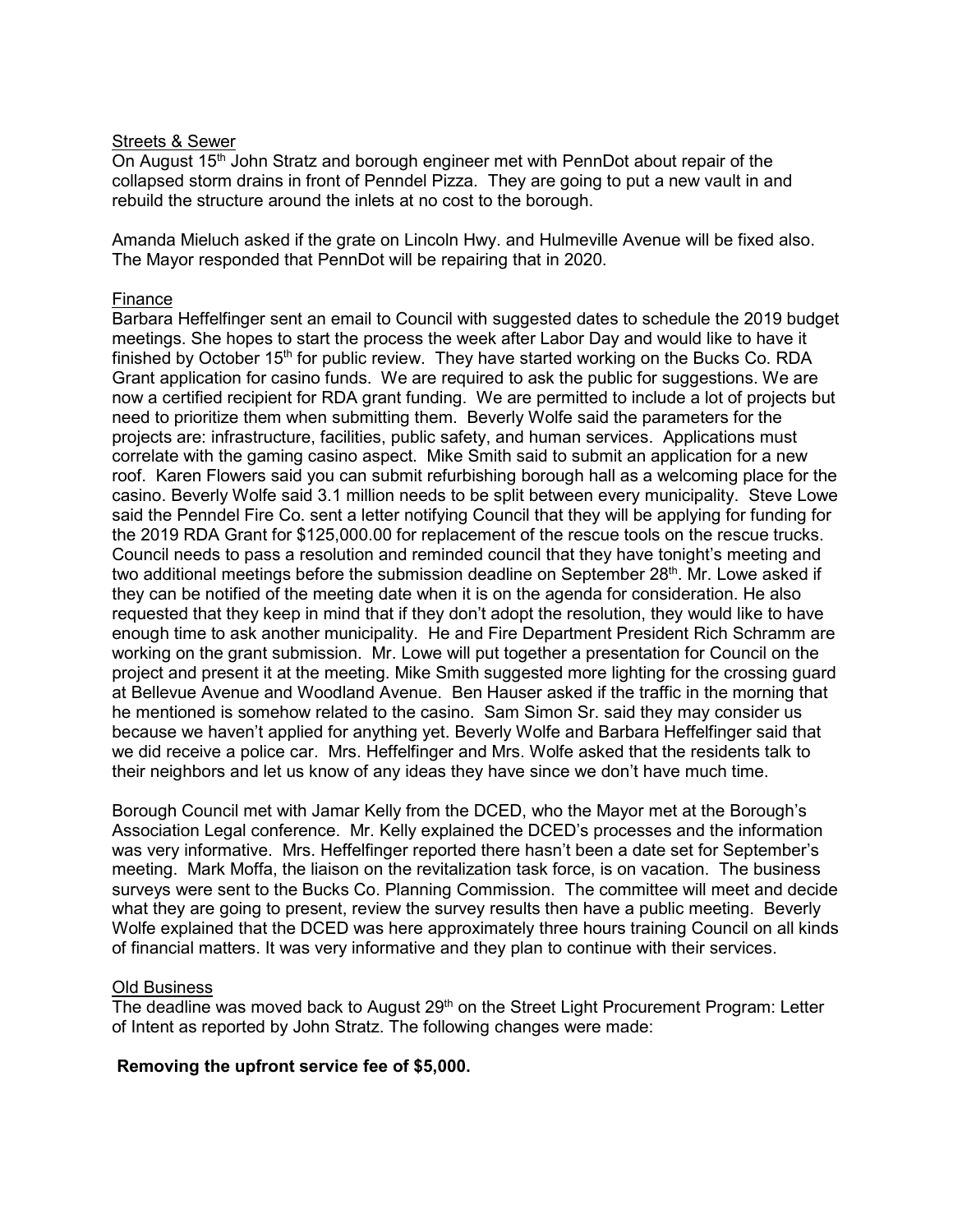- Shift all service fees so that they are assessed as a percentage of the following two contracts you may enter into through the program.
	- $\circ$  5% for Engineering/Investment Grade Audit (average fee is expected to be \$875 per municipality)
	- $\circ$  Up to 3% for construction (average fee is expected to be \$6,000 per municipality at the 3% level)

## **Benefits of new pricing structure**

- Municipalities will receive a preliminary audit/feasibility study for free. This feasibility study will allow each municipality to evaluate estimated project scope, cost and payback – and will be able to better model expected program fees if you decide to enter into contract for Investment Grade Audit.
- These changes are expected to 1) lower the average overall program fee to participate, and 2) make the fees more scalable to each community's size.

Borough Engineer responded to the LED Streetlight draft proposal from Ray Sizer as follows:

The proposal detailed a ten-year loan the Borough would use to fund installing LED fixtures on existing poles and wiring, sized to mimic the current wattage in the existing fixtures. The cost to purchase and install the LED's was \$97,288, which averages \$612 per fixture.

Ray made an assumption that the Borough spends \$10,335.00 in annual maintenance costs for the existing lights as he balanced the price to repay the loan against the savings realized by reduced electric and maintenance costs. I believe that \$10,335.00 to be incorrect, and borough secretary agrees.

Ms. Schuehler voiced her opinion on the DVRPC's proposal. John Stratz said the \$600 cost per light compared to \$200 cost per light with the DVRPC doesn't make sense. We are doing this to cut costs. The DVRPC's program evaluates the lighting requirements. They will analyze and replace what is there in the best interest of lighting needed. Barbara Heffelfinger spoke with the civil engineer for New Hope Borough. They are now in their 2<sup>nd</sup> round in this program. He said we will recoup whatever we spend in electric savings. They are very pleased and feel it is a great opportunity for Penndel. Joe Dudash asked if we are retrofitting them. John Stratz said we will have new heads. Neshaminy Mall just changed their parking lot lights to LED. The lights were much brighter than ours and ours have an orange tint. Beverly Wolfe said that this will include all lights on all borough properties. Ray Sizer's proposals details a ten-year loan to finance the project. Beverly Wolfe explained that the audit will tell us how much the investment will be and how long it will take us to recoup the funds. Rich Flanagan asked why we need to do this. Mrs. Wolfe explained that our current lights are an old technology and use more electricity. Mike Smith explained to Mr. Flanagan that in 2010 when he was on council, he suggested that when a light needed replacement that we install an LED light because the electric cost is at least 2/3 less and guaranteed for ten years. They don't require much power. Beverly Wolfe said we declined opportunities to do this when PECO was giving grants.

MOTION BY JOHN STRATZ TO APPROVE AND SIGN THE REGIONAL STREETLIGHT PROCUREMENT PROGRAM: LETTER OF INTENT TO PARTICIPATE IN DVRPC'S REGIONAL STREETLIGHT PROCUREMENT PROGRAM. SECONDED BY BARBARA HEFFELFINGER. All ayes, motion carried.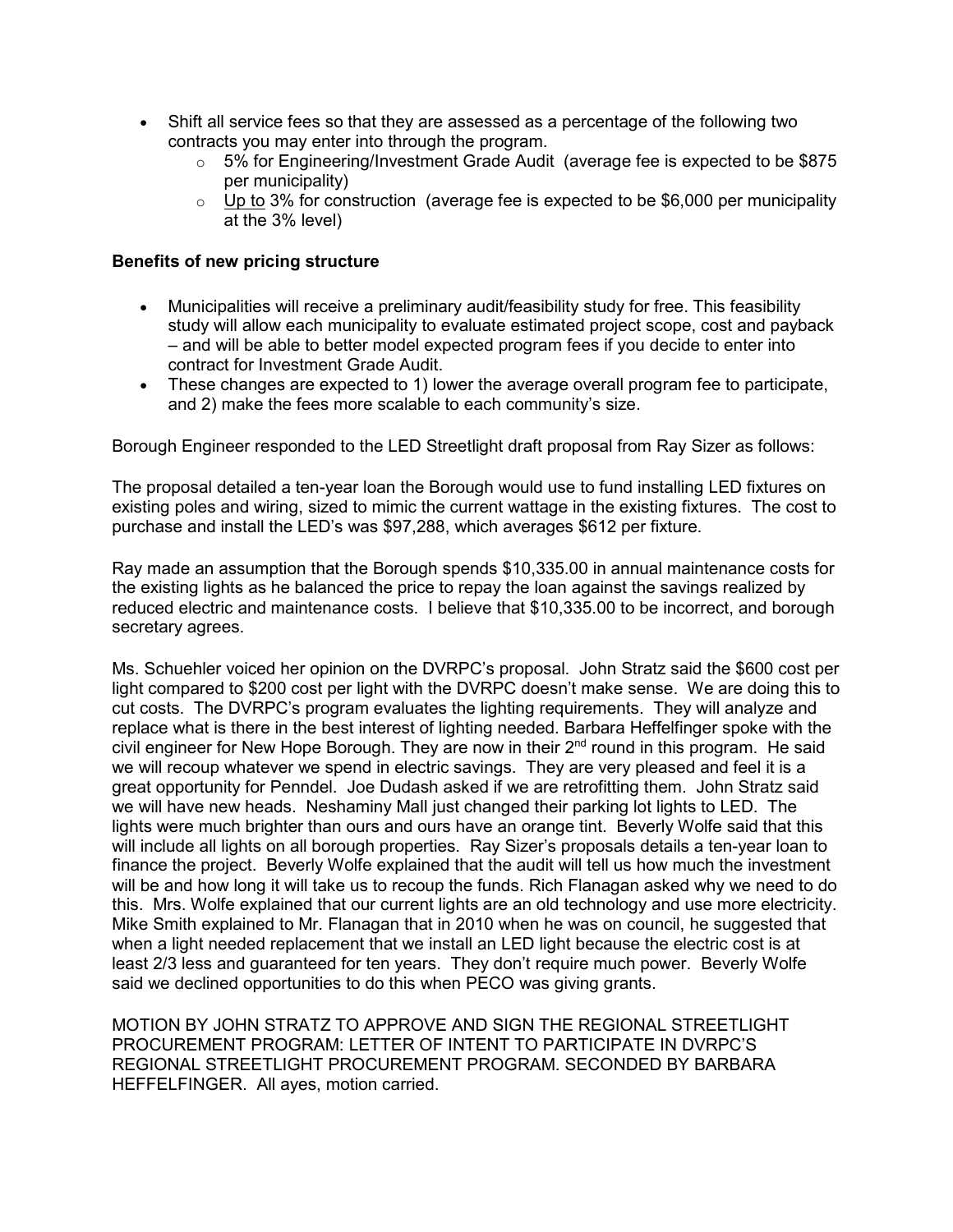MOTION BY BARBARA HEFFELFINGER TO APPOINT KORY DUDASH KREISEDER TO THE PLANNING COMMISSION TO FILL THE VACANCY LEFT BY BOB MILLER WITH TERM EXPIRING 2020. SECONDED JOHN STRATZ. The vote was 5 ayes, 0 nos, 1 abstention (Joe Dudash-conflict letter will be submitted). Motion carried.

Beverly Wolfe explained the request waiver from the property owners of Sewer Account #200 are currently paying for one residential and one commercial sewer unit. Their residence included a hair salon. They are retired, the salon has been closed and they are requesting relief from the commercial fee.

MOTION BY JOHN STRATZ TO WAIVE THE COMMERCIAL BILLING UNIT ON ACCOUNT #200 ON THE BASIS THAT THE BUSINESS IS CLOSED. SECONDED BY BARBARA HEFFELFINGER. All ayes, motion carried.

Mike Smith asked if this property is in an R-1 zoning district and said once the commercial unit is removed it cannot be reinstated. Beverly Wolfe said that a letter will be sent out explaining that.

Penndel Wildcats Agreement – Ben Hauser said there are two sections with this contract that need to be revised. He suggested any motion should be made to solicitor's revision and approval assuming the Penndel Wildcats agree to the terms. Paragraph 1.1 wording should be changed to "security deposit of \$100.00 to be made within ten days of execution of the contract". Paragraph 15, wording should be changed after consulting with the recreation board as to the terms of termination date of agreement. Laura Germain said that the insurance was forwarded to the borough but was not received. Barbara Heffelfinger said that Penndel Wildcats Football's first game is this weekend. Mr. Hauser said that the term and termination provision under the contract may still be in effect until this one is effective. Barbara Heffelfinger said she will have the secretary send it to him the morning. Ben Hauser asked if Penndel Borough is on the bottom of the certificate of insurance as additional insured. John Stratz said that the certificate of insurance has Neshaminy Wildcats and Penndel Wildcats on it, collectively as the association. Ben said that this contract has been used in past years and it is up to Council on how to proceed. Joe Dudash said that if the time overlaps they can still play this weekend. Ben said it depends on what the entire agreement says. If Council wants this split into two contracts it may require more than solicitor review on the motion. Karen Flowers explained that the contract was updated in 2016 to include all documents. The Wildcats asked for the dates on the front page to be changed but she doesn't know why. There is a time period between the organizations that isn't covered. Ben Hauser asked if the Penndel Wildcats and Penndel Wildcats are a single entity. The response was no they are not. Solicitor said the signature provisions require Council President to sign for the borough, attested by the borough secretary, association president, and attested by the chairman of the rec. board. This is an issue if we are contracting with two parties and have only one signature. Laura Germain asked if it is possible to get through the season with this contract. Karen Flowers asked if the signature page can be revised to require both association president's signatures on it and can one be signed off in the spring and the other before football starts. Solicitor said that both signatures will be required in the spring. Laura Germain asked if this can be corrected in time for this weekend. Solicitor said the last page needs to be adjusted and Paragraph 1.1 and Paragraph 15 need to be corrected. He will change the signature page and make corrections.

MOTION BY LAURA GERMAIN TO APPROVE THE WILDCATS AGREEMENT PENDING SOLICITOR REVIEW WITH DATES IN PARAGRAPH 15 READING "AUGUST 2, 2018